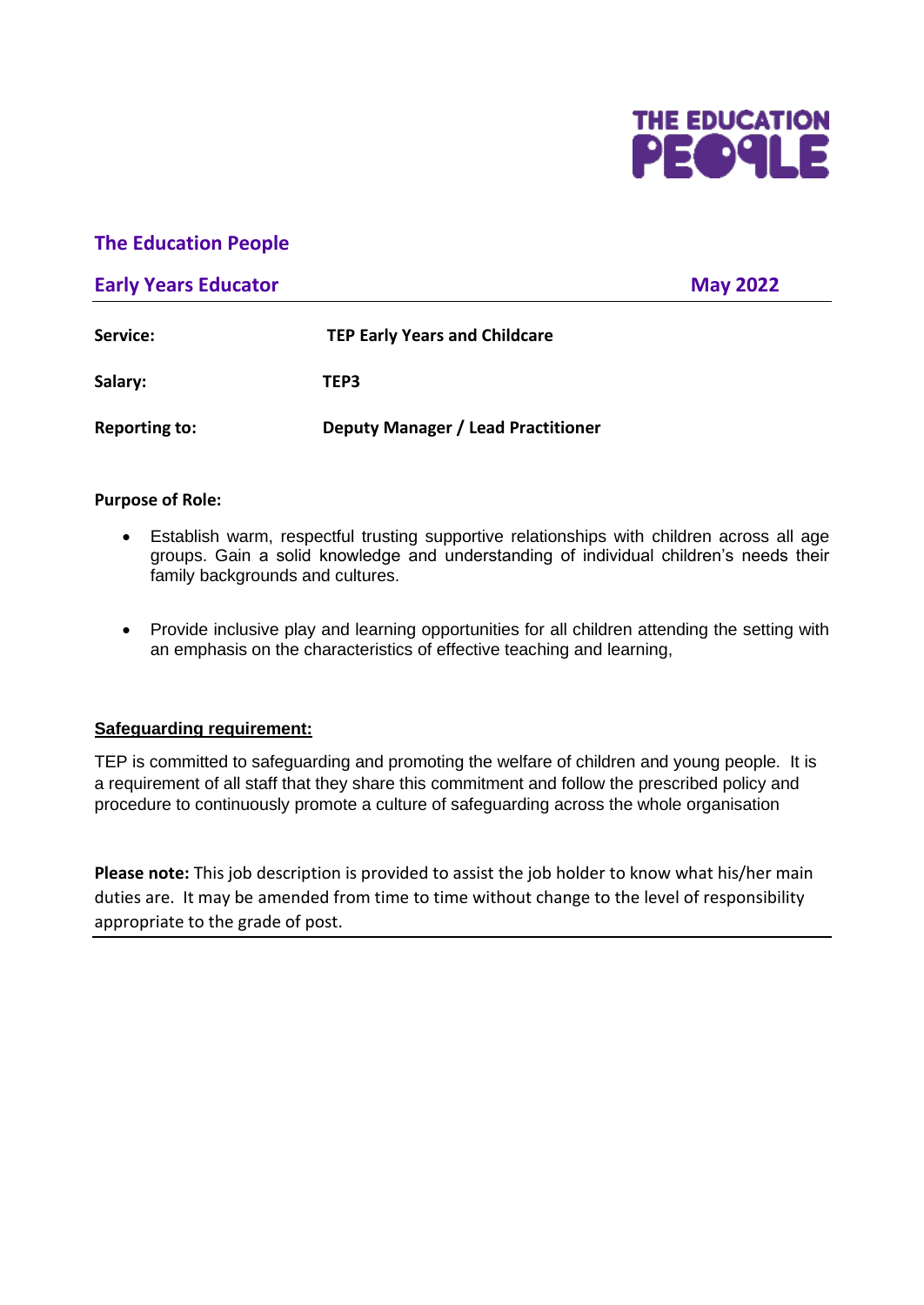

## **Annex A: Main duties and responsibilities:**

- 1. Provide quality care, teaching and learning, to support the implementation of the Early Years Foundation Stage to the highest possible standards.
- 2. Support children's learning and development needs by providing stimulating and age-appropriate play, learning and development opportunities in the setting and outdoors.
- 3. Develop effective working relationships with all parents, families and practitioners within the setting and contribute to a culture of self-evaluation.
- 4. Contribute to children's observations of learning, planning and assessment and maintain children's' learning records.
- 5. Be fully aware of the relevant nursery's policies and procedures and ensure they are reflected in practice.
- 6. Support children's health and well-being to foster a culture of risk taking in a safe and secure environment.
- 7. Contribute and engage in the wider development of the nursery and take ownership of the integral part that they play
- 8. Take personal responsibility for continuous professional development.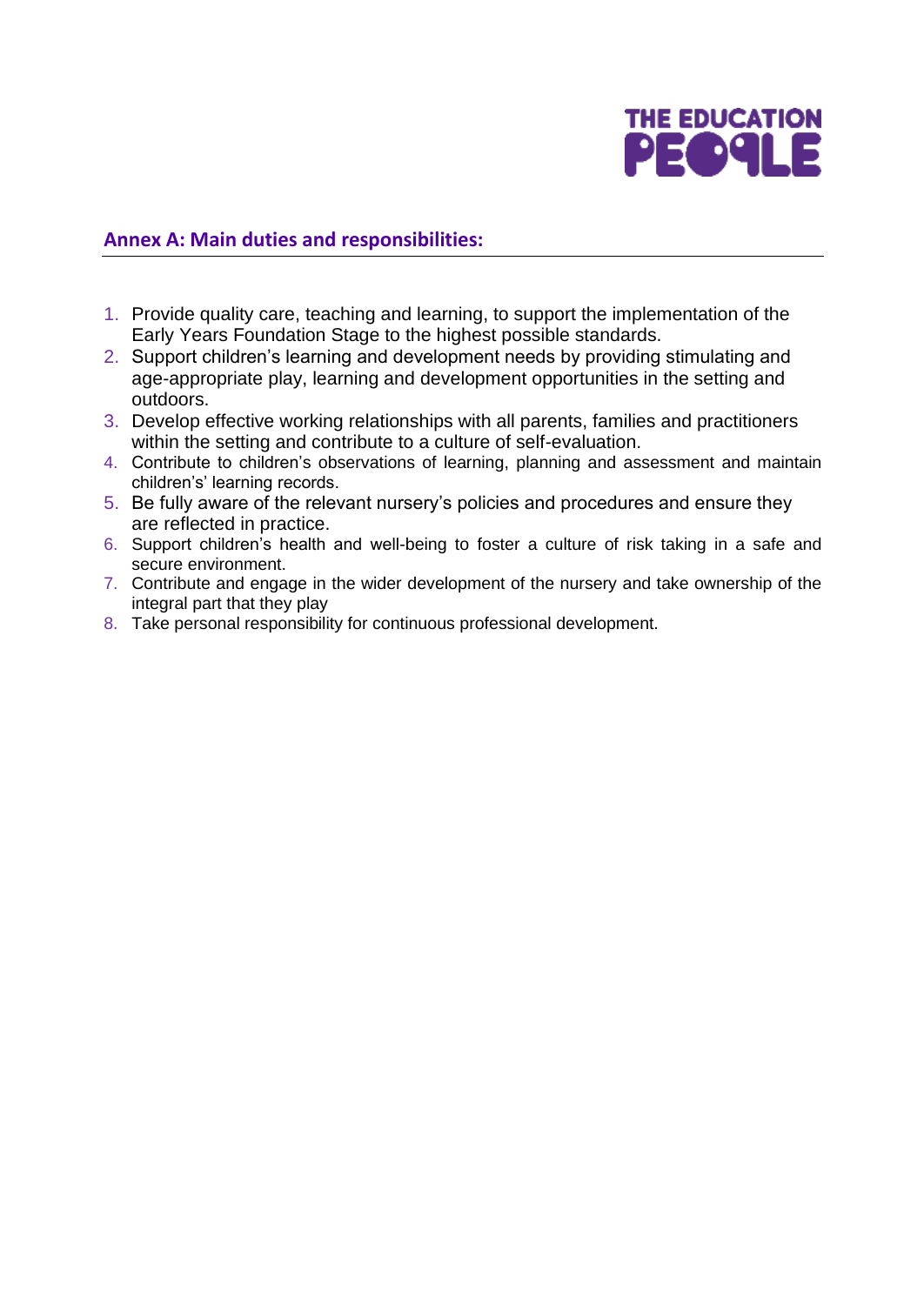

# **Annex B: Person Specification**

|                             | <b>MINIMUM</b>                                                                                                                                                                                                                                                                                                                                                                                                                                                                                                                                                                                                                                                                                 |
|-----------------------------|------------------------------------------------------------------------------------------------------------------------------------------------------------------------------------------------------------------------------------------------------------------------------------------------------------------------------------------------------------------------------------------------------------------------------------------------------------------------------------------------------------------------------------------------------------------------------------------------------------------------------------------------------------------------------------------------|
| <b>Qualifications</b>       | A minimum of level 2 relevant Early Years qualification.<br>$\bullet$<br>Previously attended relevant first aid and<br>safeguarding training and show willingness to<br>update these when required.                                                                                                                                                                                                                                                                                                                                                                                                                                                                                            |
| <b>Experience</b>           | Proven significant experience of a childcare/early education setting.<br>Significant experience in working with families to enhance their<br>involvement in children's learning<br>Significant experience in a specific aspect of early years e.g. 0-3;<br>boys; outdoors etc.<br>Knowledge and understanding of the role of audit tools to develop<br>practice in raising standards in early years.<br>Successful implementation of EYFS 0-5 curriculum.<br>Have a demonstrable commitment to high qualify inclusive education<br>and the ability to translate this into setting development.<br>Ability to demonstrate successful experience of working with multi-<br>agency professionals. |
| <b>Skills and Abilities</b> | Excellent communication skills (both written and oral) including<br>report writing skills, and the ability to communicate key<br>messages to effect.<br>Be highly motivating, approachable and flexible<br>Commitment to professional development<br>Ability to work on own initiative and as part of a team<br>Effective organisational skills                                                                                                                                                                                                                                                                                                                                                |
| <b>Knowledge</b>            | Detailed knowledge of EYFS 0-5 curriculum.<br>Knowledge of national and local issues in relation to early years and<br>childcare and commitment to best practice in all aspects of child<br>development, including play and learning.<br>An understanding and commitment to promoting and supporting<br>equality and anti-discriminatory practice.<br>Knowledge of Equalities Legislation.<br>Be able to demonstrate significant knowledge and understanding of<br>safeguarding.                                                                                                                                                                                                               |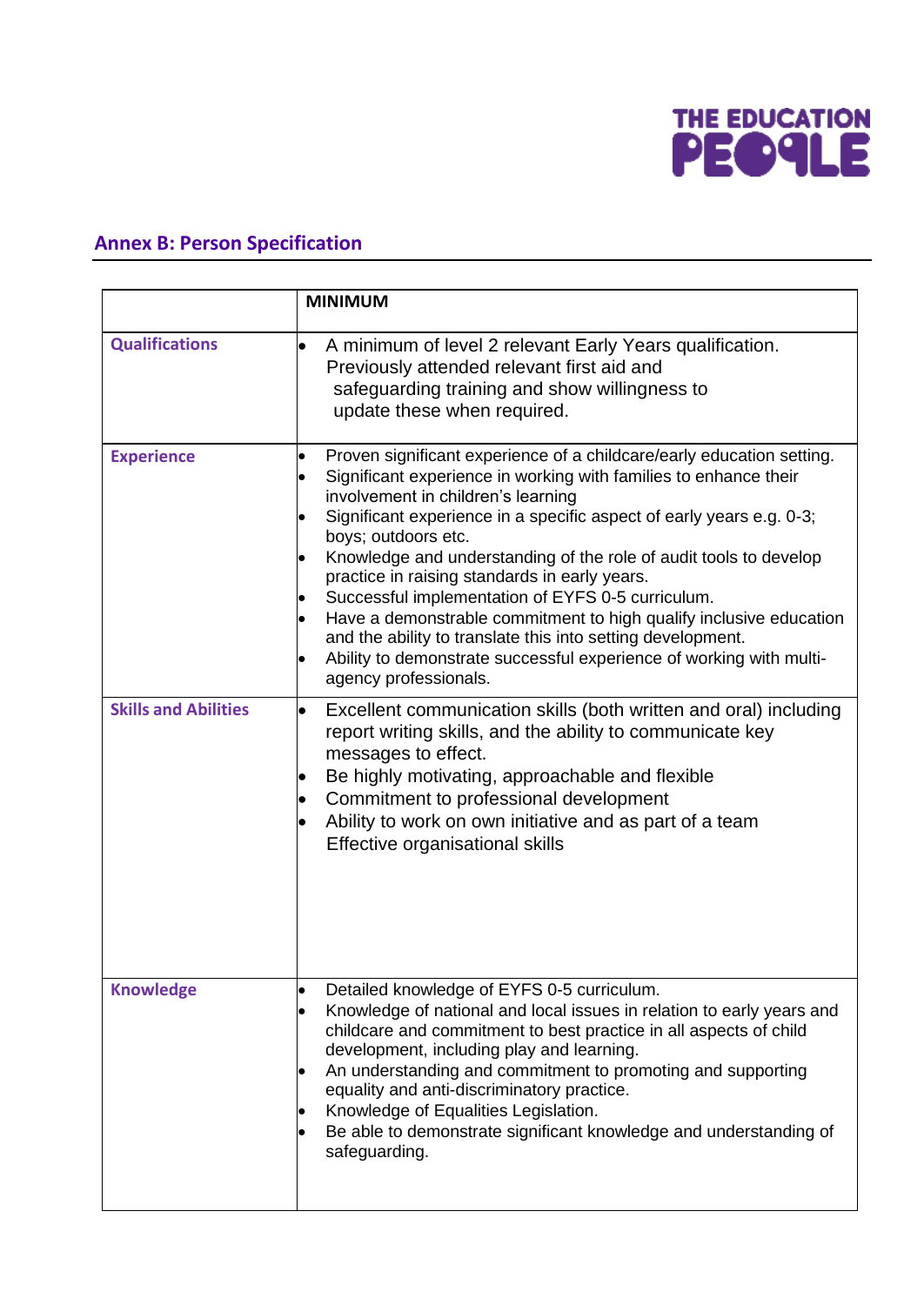| <b>Behaviours</b> | Can Do Approach<br>lo<br><b>Customer orientation</b><br>lC<br>Teamwork and co-operation<br>lo |
|-------------------|-----------------------------------------------------------------------------------------------|
|                   |                                                                                               |
|                   |                                                                                               |